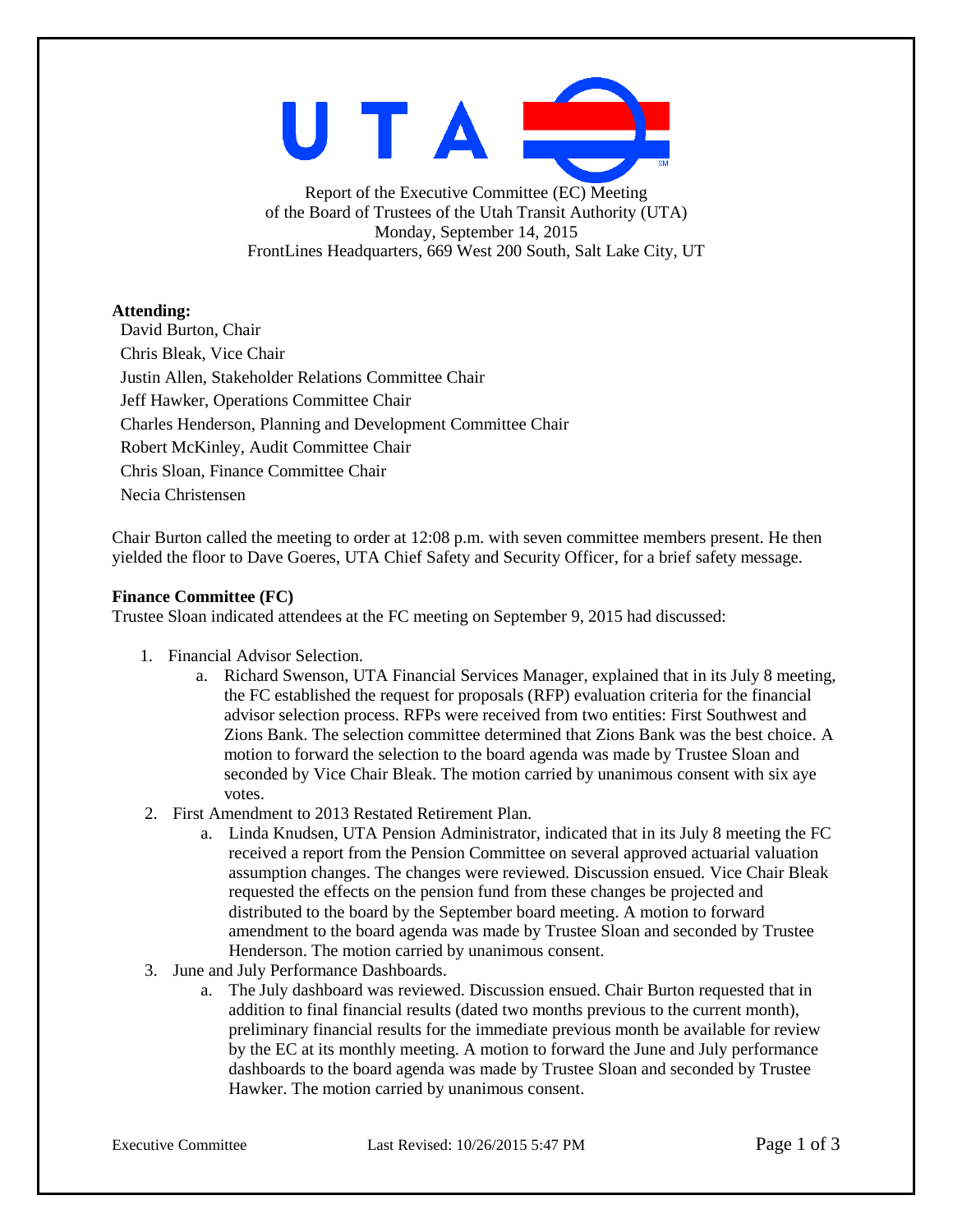# **Operations Committee (OC)**

Trustee Hawker indicated the OC had no items to forward to the board agenda.

#### **Planning and Development Committee (PADC)**

Trustee Henderson indicated the PADC had no items to forward to the board agenda. He then briefed the EC on the board goal timeline. Chair Burton requested the October PADC be devoted primarily to finalizing the board goals.

#### **Stakeholder Relations Committee (SRC)**

Trustee Allen indicated the SRC had no items to forward to the board agenda. He then mentioned a presentation that was given to the SRC on the GREENbike program. Chair Burton requested a condensed version of the presentation be given to the full board.

#### **Audit Committee (AC)**

Trustee McKinley indicated attendees at the AC meeting on September 14, 2015 had discussed:

- 1. External Financial Auditor Selection.
	- a. Trustee McKinley requested that Danyce Steck, UTA Comptroller, address the EC regarding the procurement process. Ms. Steck indicated that after reviewing the RFP submissions, the selection committee recommended the firm of Keddington & Christensen as an external financial auditor. Questions were posed by the EC and answered by staff. A motion to forward the selection to the board agenda was made by Trustee McKinley and seconded by Trustee Henderson. The motion carried by unanimous consent.

#### **Action Items.**

- 1. Approval of August 17, 2015 Meeting Report.
	- a. A motion to approve the August 17, 2015 meeting report was made by Vice Chair Bleak and seconded by Trustee Sloan. The motion carried by unanimous consent.
- 2. President/CEO Recruitment Discussion.
	- a. Vice Chair Bleak indicated the EC has been chosen to act as the selection committee for the President/CEO position. He further indicated that a brief retreat would be held for the board prior to the October board meeting to receive input on this position from the entire board. The job will be posted before the end of the month. Vice Chair Bleak also indicated a government relations position would be posted concurrently with the President/CEO position and that the selection committee for this position would be comprised of certain board members and staff.

Trustee Christensen left the meeting at 12:56 p.m.

### **Closed Session.**

Chair Burton indicated there were matters to be discussed in closed session relative to personnel matters and potential litigation. A motion to move into closed session was made by Trustee Henderson and seconded by Trustee McKinley. The motion carried by unanimous consent and the EC moved into closed session at 12:56 p.m.